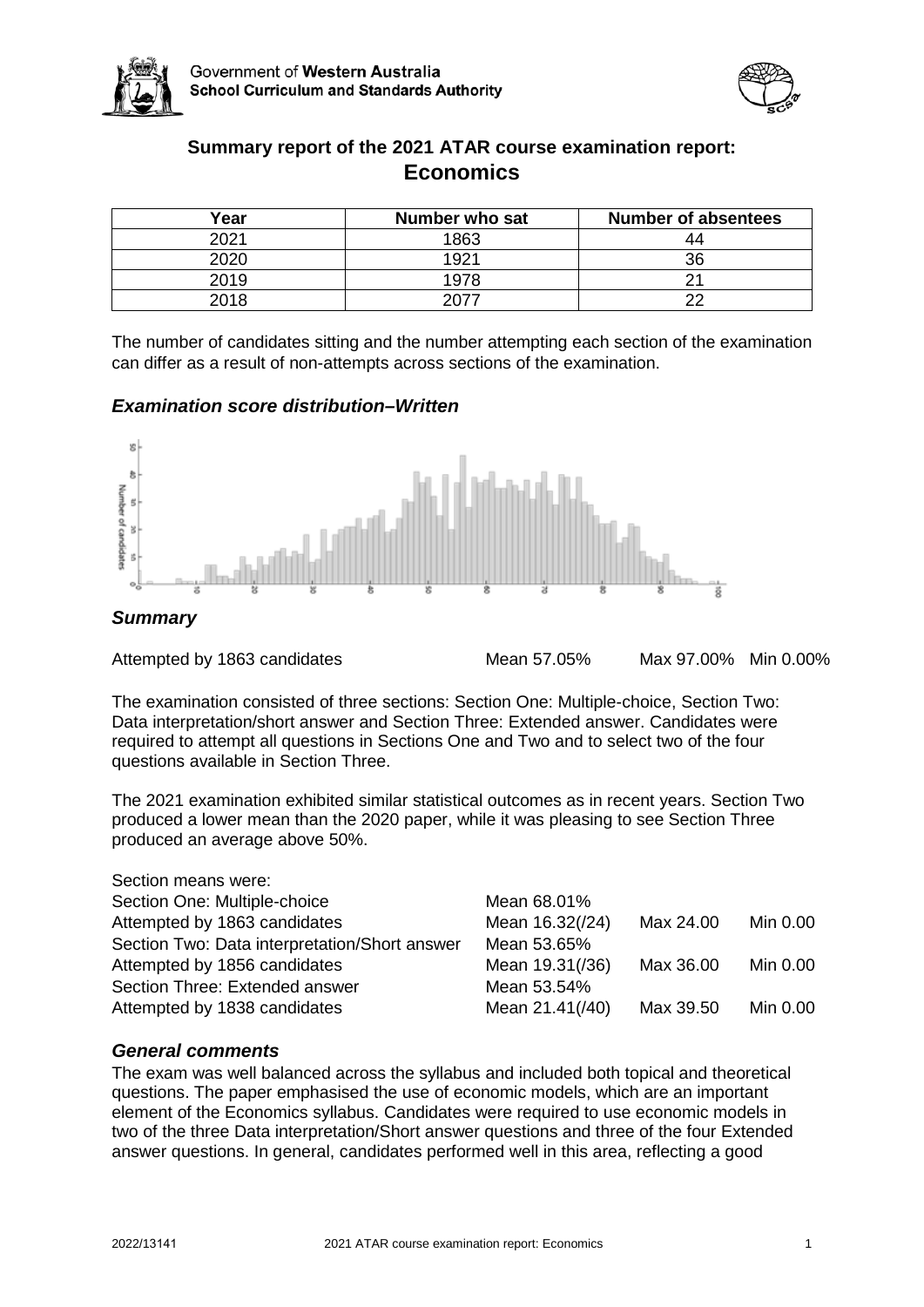understanding of economic theory, economic policy, and the use of economic models in demonstrating the operation of policies.

# *Advice for candidates*

- Familiarise yourself with the verbs used to formulate lower and higher order questions and what sort of response is required in your answers, depending on the particular verb used (i.e. describe, explain, discuss, analyse). The *Glossary of key words used in the formulation of questions* can be found on the ATAR course page on the website.
- Read the questions carefully, e.g. if asked to use an aggregate supply/aggregate demand (AS/AD) model, do not use the aggregate expenditure (AE) model. If asked to demonstrate a currency appreciation, do not illustrate a depreciating currency.
- When stating numerical values, such as a percentage, state what the value is a percentage of, such as GDP.
- Understand the two time periods used in the syllabus, that is, contemporary (last three years) and recent (last ten years). The context and time periods for questions in Section Two are often indicated by the time period on the accompanying graph at the beginning of the question.
- Practise reading data from graphs particularly line graphs, where precision is important.

### *Advice for teachers*

- Teachers are strongly encouraged to use the *Glossary of key words used in the formulation of questions* that is published by the School Curriculum and Standards Authority (the Authority), found on the ATAR course page on the website.
- Stress that in Section Two, candidates must refer to the data provided within their answers, as this is the intention of this section of the examination. The data reveals the reality of the theoretical economic concepts studied, and the relevant time frame. This is particularly important if the question states 'with reference to the data/table/graph/article'.
- Opportunities to practise extracting data from graphs should be provided, particularly the accurate reading of line graphs.
- Link the syllabus content to current changes in the economy and relevant government policies.
- Demonstrate how economic models can be used to demonstrate the effects of government policies.

# *Comments on specific sections and questions*

# **Section One: Multiple-choice (24 Marks)**

Candidates performed well in Section One with a mean of 68%. Some questions involved calculations, and some required understanding economic models. Overall, the quantitative and model-type questions were well done. There was an equal balance of Unit 3 and Unit 4 questions.

# **Section Two: Data interpretation/Short answer (36 Marks)**

Candidates performed less well in Section Two, with a mean of 54%, compared to 2020 (58%). The mean for Question 27 (65%) was significantly higher than for Question 25 (49%) and Question 26 (46%). Questions 25 and 26 required candidates to interpret data presented in graphical form, whilst Question 27 was based on a written source.

# **Section Three: Extended answer (40 Marks)**

Section Three had a slightly higher mean in 2021 compared to the previous year (54% compared to 53%), with students preferring to answer the questions involving contemporary